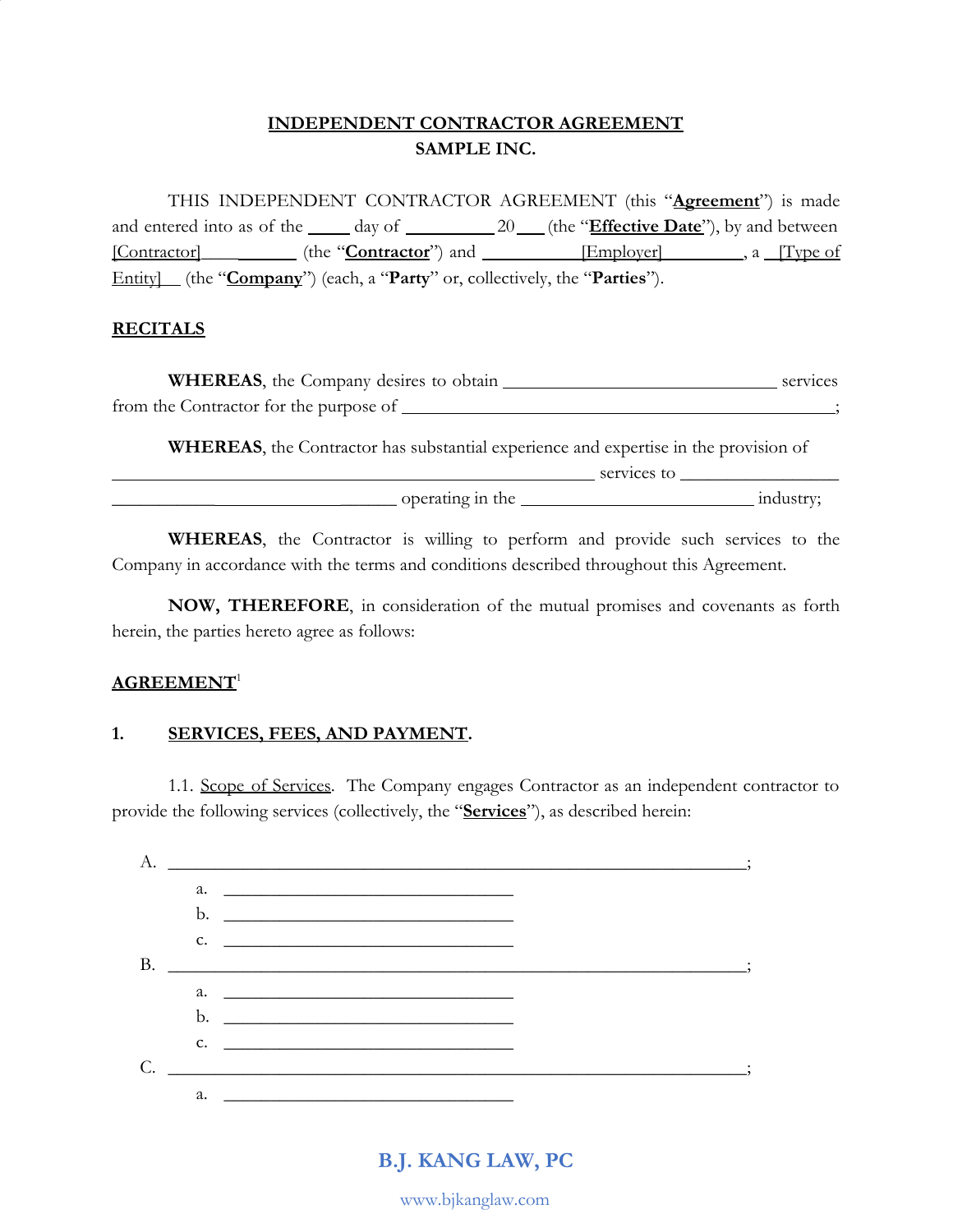

1.2. Manner of Performing Services. The place, and manner, of performance with respect to the Services shall be determined at the sole discretion of the Contractor.

1.3 Monthly Compensation. The Company, over the course of the Term of this Agreement, shall pay to the Contractor, as compensation for the Services provided in this Agreement by the Contractor, a monthly amount equal to  $\qquad$  (\$  $\qquad$  .00), which shall be prorated if (i) the Effective Date of this Agreement begins after the 1st calendar day of the Effective Date month, or (ii) the Term ends, for whatever reason, prior to the last calendar day of such applicable month. Payments shall be made in accordance with the Company's standard practices so long as the Contractor continues to fulfill the Contractor's duties and Services as set forth above and throughout this Agreement.

1.4 Car Allowance. During the Term of this Agreement, the Company shall pay the Contractor a car allowance in the amount of  $\frac{1}{2}$  .00 per month, subject to any standard Company practices.

1.5 Approved Expenses. In addition to the Compensation payments and car allowance payments under *Section 1.4* and *1.5*, respectively, the Company shall reimburse the Contractor for Contractor's payment of ordinary, necessary, and reasonable expenses of travel, lodging, and other necessary and reasonable expenses incurred by the Contractor in the performance of his or her Services, provided, however, that such expenses are:

- A. Supported by original receipts or other supporting documentation (sufficient to be audited and included in the Company's tax return); and,
- B. Submitted along with a Services report describing the Services in connection with which the business expenses are claimed

Reimbursement of such expenses shall be paid to Contractor within thirty (30) days of Company's receipt of satisfactory written documentation, setting out the expense incurred by the Contractor, in accordance with any and all Company reimbursement or expense policies.

## **B.J. KANG LAW, PC**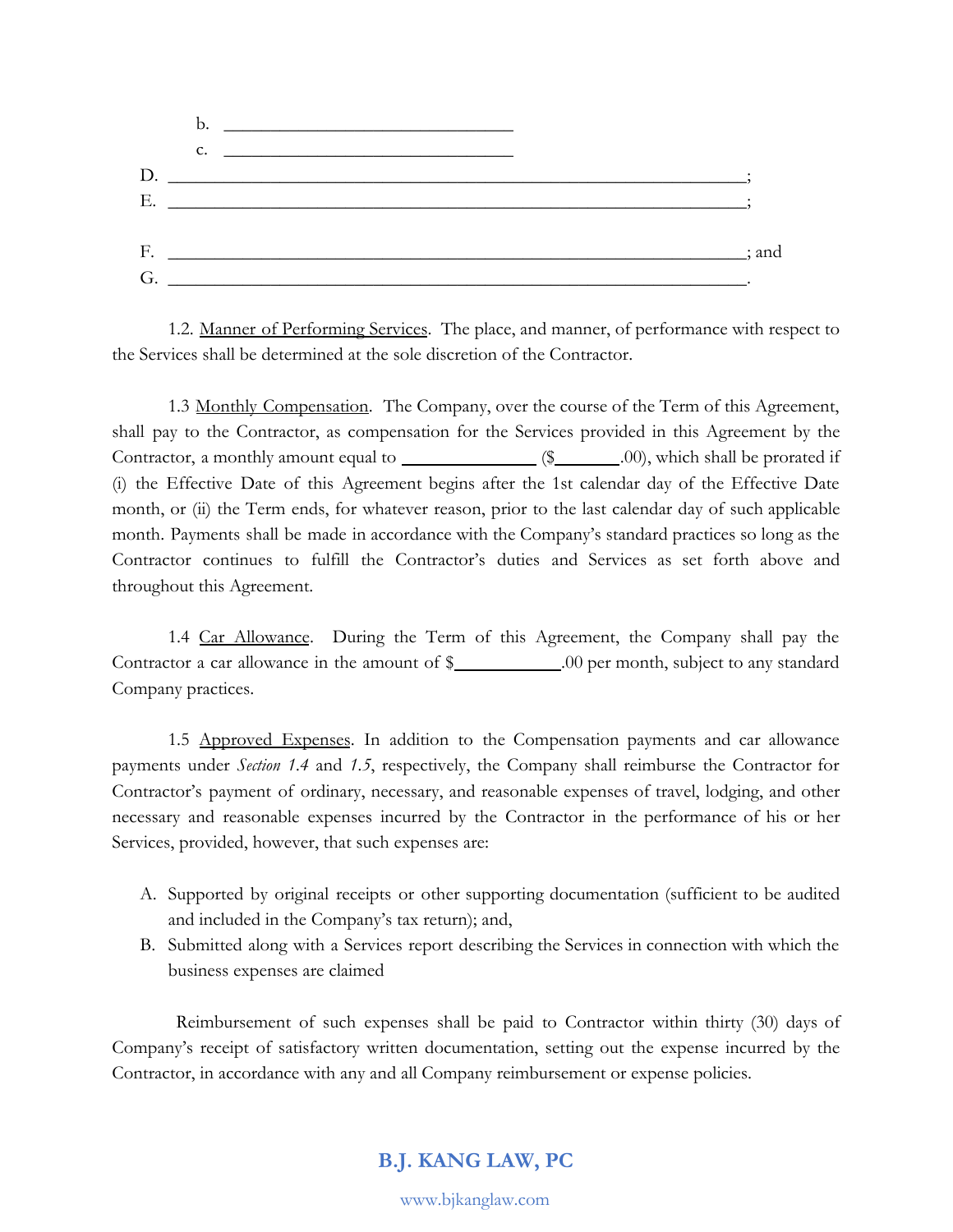1.6 Benefits. Both the Company and the Contractor hereby acknowledge and agree that, as this is an independent contractor agreement, the Contractor will receive no Company-sponsored benefits from the Company; accordingly, the Contractor acknowledges it's understanding that he or she shall not receive any paid vacation, sick leave, medical insurance, or retirement benefit. If the Contractor is reclassified by a state or federal agency, or court of competent jurisdiction, as the Company's employee, the Contractor shall be reclassified as an employee and shall receive no benefits from the Company, except those mandated by state or federal law, even if by the terms of the Company's benefit plan(s), or program(s), of the Company in effect at the time of such reclassification, the Contractor would otherwise be eligible for such benefits.

#### **2. TERM AND TERMINATION.**

2.1. Term. The term of this Agreement shall commence on the Effective Date, above, and shall continue until the earlier of  $(i)$  (months or years) from the Effective Date or (ii) termination of the Agreement in accordance with *Section 2.2*.

2.2. Termination. Either party to this Agreement may terminate the Agreement upon giving the other party seven (7) days written notice of such termination pursuant to *Section 11* of the Agreement.

2.3. Survival. The provisions of *Sections 3, 4, 7, 8, 9, and 13* of this Agreement, notwithstanding anything to the contrary, as well as all obligations of each party that have accrued before the effective date of termination of this Agreement and that are of a continuing nature, will survive termination or expiration of this Agreement.

#### **3. INDEPENDENT CONTRACTOR; INDEMNIFICATION. 2**

3.1. It is the express intention of both the Company and the Contractor that the Contractor perform the Services, as provided for herein this Agreement, as an independent contractor to the Company. Nothing in this Agreement shall in any way be construed to constitute Contractor as an agent, employee, representative, joint venture, legal representative, or partner of the Company, unless otherwise authorized by the Company's board of Contractors. Without limiting the generality of the foregoing, Contractor is not authorized to bind the Company to any liability or obligation, or to represent that Contractor has any such authority. Contractor acknowledges and agrees that Contractor is obligated to report as income all Compensation, and other monies, received by Contractor pursuant to this Agreement. Contractor agrees to, and acknowledges, the obligation to bear all employment or self-employment obligations and other taxes on such income as may correspond. The Company shall assume no responsibility in such determination. The Company, however, recognizes that to the extent the provisions of this Agreement result in the creation of an

### **B.J. KANG LAW, PC**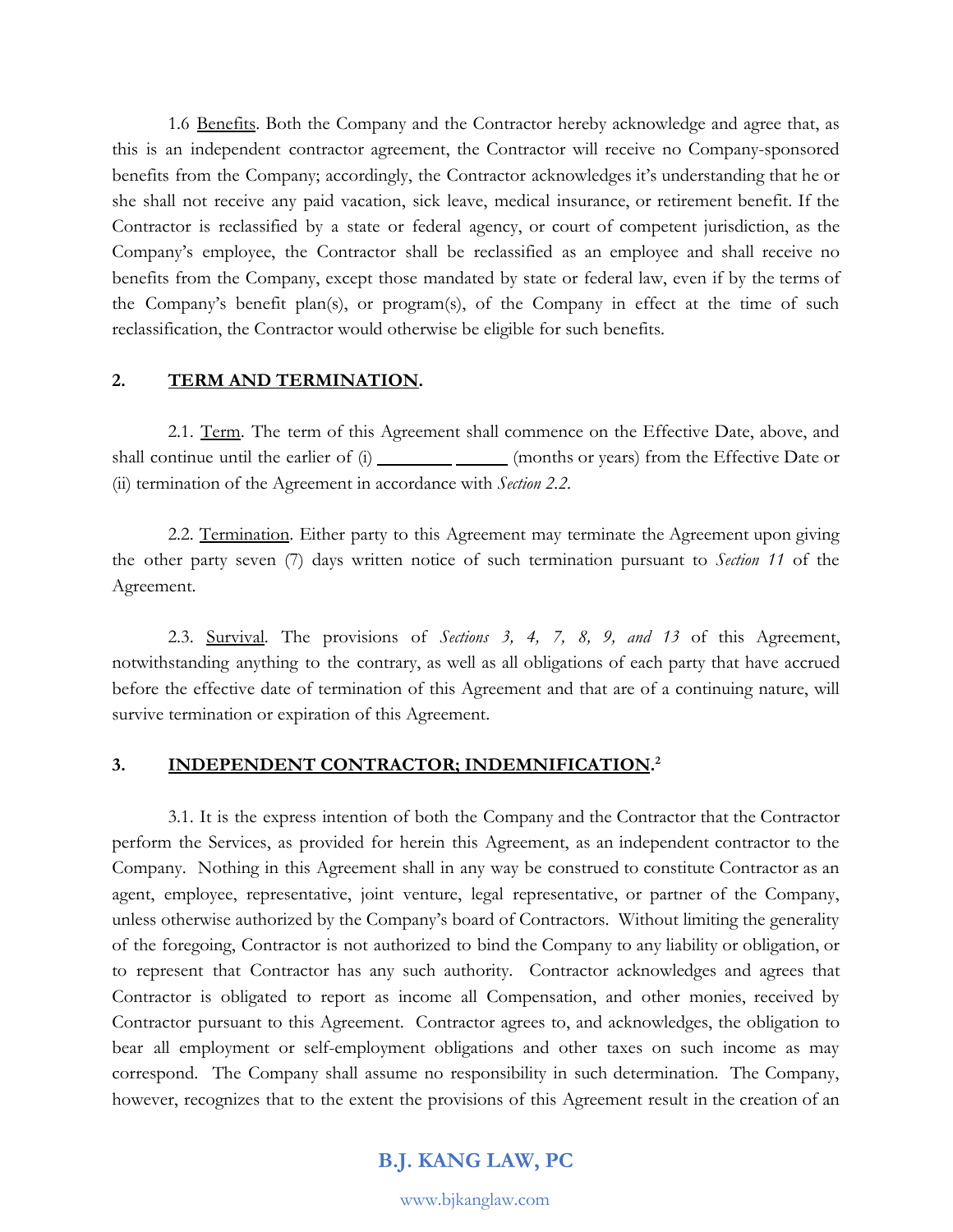agency relationship, one which would allow the Contractor to perform certain of the Services on behalf of the Company, then the Contractor shall, in that context only, be the agent of the Company as the case may be.

3.2. The Contractor is not entitled to participate in any benefits or pension plan provided by the Company to any of its employees. Except as is required by law, the Contractor will not receive any of the following or similar payments from the Company: vacation pay; holiday pay; sick pay; overtime pay; benefits; or automobile allowance or company car.

3.3. Subject to compliance with the provisions of this Agreement, the Contractor may, at any time or times during the Term, carry on the business of providing services to the general public either alone or in association or partnership with another or others, so long as such provision of services does not: create a conflict of interest with the interests of the Company; hinder the Contractor from his commitment to providing the Services to the Company; or prevent the Contractor from providing the Services in a timely and competent manner.

3.4. The Contractor agrees to indemnify and hold harmless the Company and its affiliates, and their directors, officers and employees, from and against all taxes, losses, damages, liabilities, costs, and expenses, including attorneys' fees and other legal expenses, arising directly or indirectly from, or in connection with, (i) any negligent, reckless, or intentionally wrongful act of Contractor or Contractor's assistants, employees, contractors, or agents, (ii) a determination by a court or agency that the Contractor is not an independent contractor, (iii) any breach by the Contractor or Contractor's assistants, employees, contractors, or agents of any of the covenants contained in this Agreement and any corresponding or ancillary agreement(s) with the Company, or (iv) any failure of Contractor to perform the Services in accordance with all applicable federal, state, and local laws, rules, and regulations.

## **4. LIMITATION OF LIABILITY. 3**

IN NO EVENT SHALL THE COMPANY BE LIABLE TO CONTRACTOR OR TO ANY OTHER PARTY FOR ANY INDIRECT, INCIDENTAL, SPECIAL, OR CONSEQUENTIAL DAMAGES, OR DAMAGES FOR LOST PROFITS OR LOSS OF BUSINESS, HOWEVER CAUSED AND UNDER ANY THEORY OF LIABILITY, WHETHER BASED IN CONTRACT, TORT (INCLUDING NEGLIGENCE), OR OTHER THEORY OF LIABILITY, REGARDLESS OF WHETHER COMPANY WAS ADVISED OF THE POSSIBILITY OF SUCH DAMAGES AND NOTWITHSTANDING THE FAILURE OF ESSENTIAL PURPOSE OF ANY LIMITED REMEDY. IN NO EVENT SHALL THE COMPANY'S LIABILITY ARISING OUT OF, OR IN CONNECTION WITH, THIS

**B.J. KANG LAW, PC**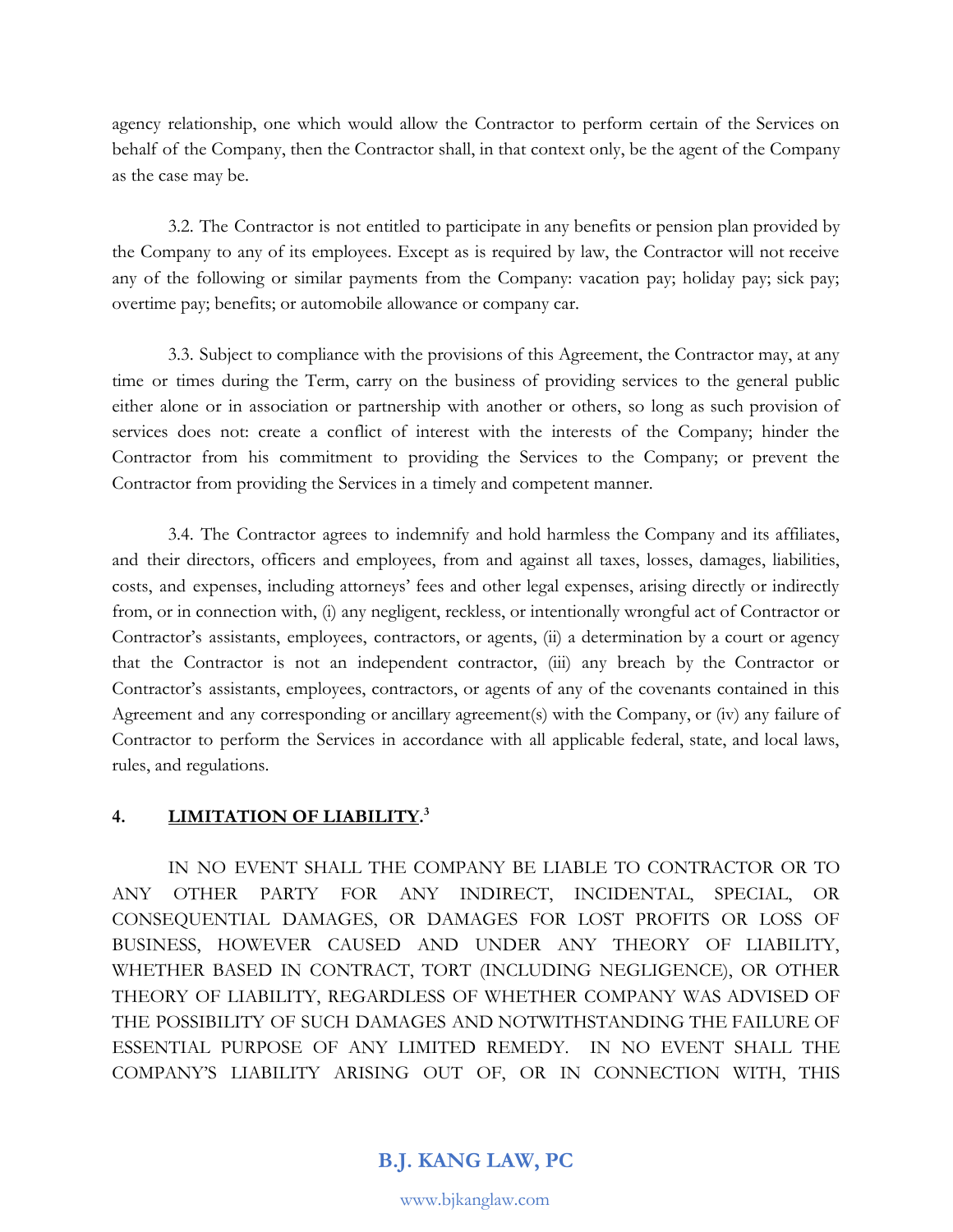AGREEMENT EXCEED THE AMOUNTS PAID BY COMPANY TO CONTRACTOR UNDER THIS AGREEMENT FOR THE SERVICES GIVING RISE TO SUCH LIABILITY.

### **5. PERSONAL SERVICE AND NON-ASSIGNMENT.**

This contract is an agreement relating to the provision of Services by the Contractor personally. Therefore, the Contractor's rights, interests, obligations, and duties hereunder shall not be transferred, assigned, or delegated to any third-party without the Company's prior written consent.

### **6. OWNERSHIP AND RETURN OF PROPERTY.**

6.1. All property including, but not limited to, files, manuals, equipment, securities, or monies of any and all customers of the Company related to the provision of the Services that are, from time to time, in the possession or control of the Contractor will be, at all times, the exclusive property of the Company. The Contractor shall forthwith deliver all aforesaid property to the Company on the earlier of:

- A. The termination of this Agreement, or
- B. Upon the request, at any time, by the Company.

6.2. The Contractor agrees that upon termination of this Agreement, Contractor shall at once deliver to the Company all books, manuals, reports, documents, records, effects, money, securities, whether in print or stored electronically, or other property belonging to the Company or for which the Company is liable to others which are in Contractor's possession, charge, control, or custody.

## **7. CONFIDENTIALITY.**

7.1. The Contractor acknowledges and agrees that the Company has, or may have, certain confidential information which may include knowledge of trade secrets, whether patented or not, computer programs, research and development data, testing and evaluation plans, business plans, opportunities, forecasts, products, strategies, proposals, suppliers, sales, manuals, work programs, financial and marketing information, customer lists or names, and information regarding customers, contracts and accounts of the Company whether printed, stored electronically, or provided verbally (the "**Confidential Information**"). Notwithstanding the foregoing, Confidential Information shall not include:

A. information that has become generally available to the public other than as a result of a disclosure in breach of this Agreement;

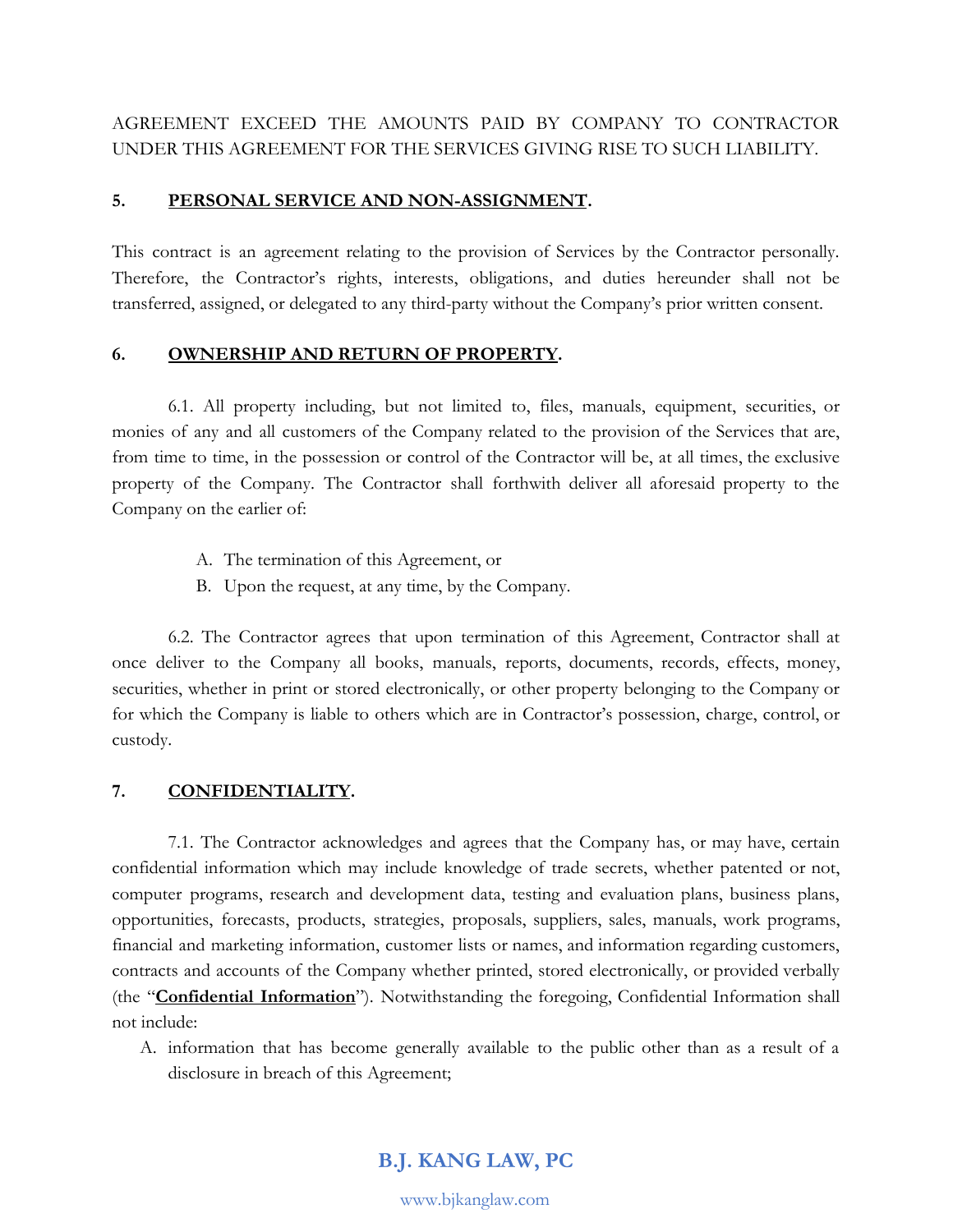- B. information that is lawfully received on a non-confidential basis by the Contractor from a source other than the Company or any of its respective subsidiaries, parent company, affiliates, Contractors, officers, employees, agents, advisors or other representatives and such source is not prohibited from transmitting or disclosing the data or information by reason of any contractual, legal or fiduciary obligation; or
- C. information that the Contractor must disclose pursuant to the requirements of law, provided that the Contractor provides prompt written notice to the Company of such required disclosure so that the Company may seek a protective order or other appropriate remedy or waive compliance with the requirements of this Agreement. In the event that such protective order or other remedy is not obtained, or the Company does not waive compliance with the requirements of this Agreement, the Contractor agrees to furnish only that portion of the information that she is advised by her legal counsel in writing that she is legally required to disclose and will exercise reasonable efforts to obtain reliable assurance that confidential treatment will be accorded to such information.

7.2. The Contractor acknowledges and agrees that the Confidential Information developed or acquired by the Company is among the Company's most valuable assets and its value may be destroyed by dissemination or unauthorized use.

7.3. The Contractor agrees that Contractor will treat as confidential and will not, without the prior written consent of a majority of the Company's board of directors, publish, release, disclose, or permit to be published, released, or disclosed, either before or after the termination of this Agreement, any Confidential Information other than for the Company's purposes and benefit.

7.4. The Contractor agrees that during the term of this Agreement and for twelve (12) months thereafter, Contractor will not use, directly or indirectly, any Confidential Information for Contractor's own benefit or for the benefit of any person competing, or endeavoring to compete with, the Company.

### **8. CONFLICT AND NON-COMPETITION.**

8.1. The Contractor will not, during the Term, provide any service to any person where the performance of that service may or does, in the reasonable opinion of the Contractor or the actual knowledge of the Contractor, give rise to a conflict of interest between the obligations of the Contractor under this Agreement, and the obligations of the Contractor to such other person.

8.2. If the Contractor is asked by any person otherwise than pursuant to this Agreement, to perform a service the performance of which in the reasonable or actual opinion of the Contractor might result in the Contractor breaching *Section 8.1*, then the Contractor shall forthwith notify the

## **B.J. KANG LAW, PC**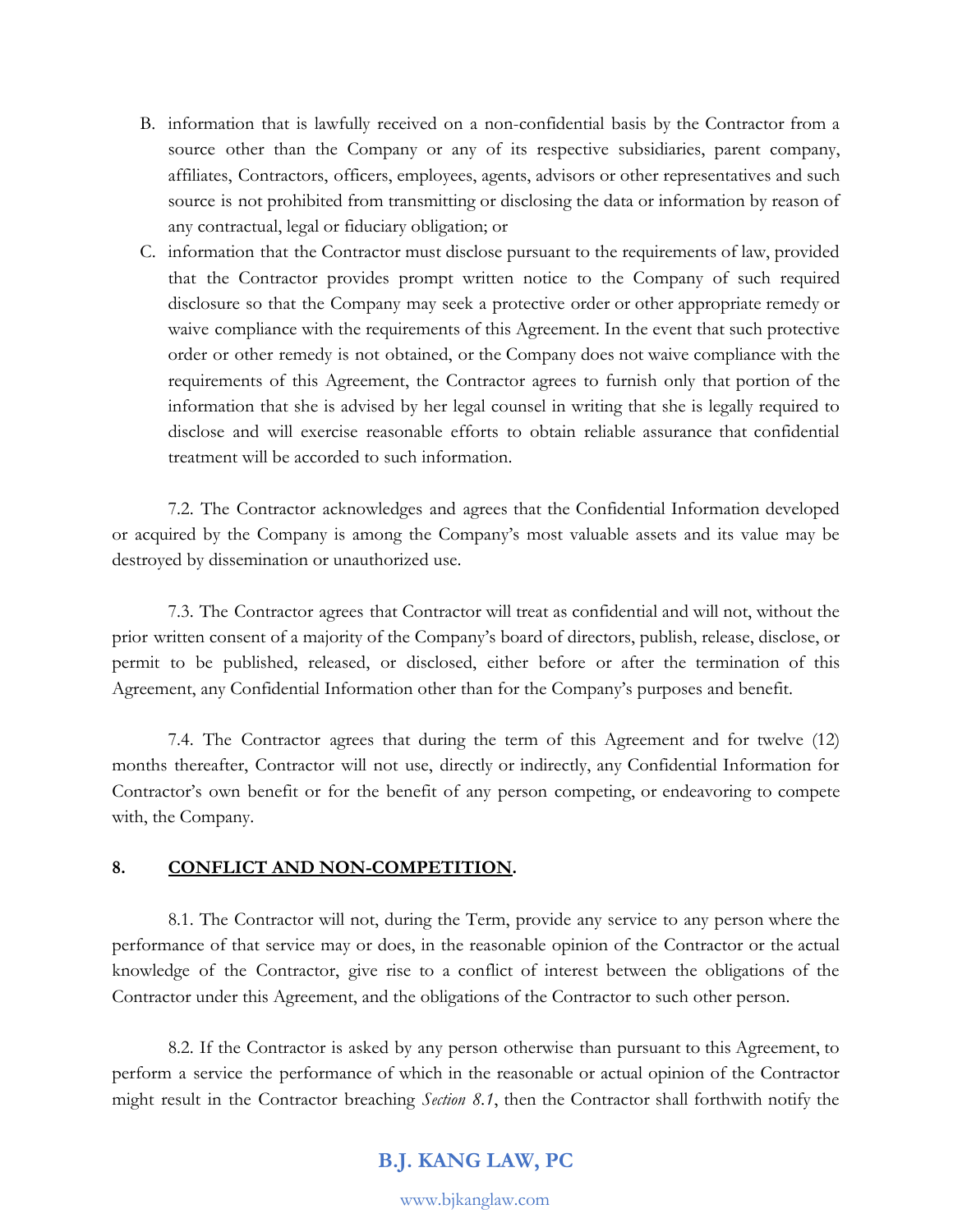Company's board of directors of the particular circumstances and the Company's board of directors will thereafter promptly determine and notify the Contractor whether or not the Contractor may, in light of those circumstances and *Section 8.1*, perform that service.

8.3. The Contractor agrees that Contractor will not, without the prior written consent of the Company, at any time within twelve (12) months following termination of this Agreement, on Contractor's own behalf, or on behalf of any person competing or endeavoring to compete with the Company, directly or indirectly solicit, endeavor to solicit, or seek to gain the custom of, canvass, or interfere with any person that:

- A. Is a customer of the Company as of the date of termination of this Agreement;
- B. Was a customer of the Company at any time within twelve (12) months prior to the date of termination of this Agreement; or
- C. Has been pursued as a prospective customer by or on behalf of the Company at any time within twelve (12) months prior to the date of termination of this Agreement, and in respect of whom the Company has not determined to cease all such pursuit.

8.4. The Contractor agrees and confirms that the restrictions in *Section 8.3* are reasonable and waives all defences to the strict enforcement of them by the Company.

8.5. The Contractor agrees and confirms that *Sections 8.3(A), 8.3(B), and 8.3(C)* are each separate and distinct covenants, severable one from the other, and if any such covenant or covenants are determined to be unenforceable in whole or in part, such unenforceability shall attach only to the covenant or covenants as determined, and all other such covenants shall continue in full force and effect.

## **9. COOPERATION.**

In the event of any claim, litigation, or other court action actually against, or threatened against, the Company and/or the Contractor and based upon any alleged conducts, acts, or omissions of the Contractor as a Contractor of the Company during the Term of this Agreement or otherwise, whether known or unknown, threatened or not as of this Agreement, the Company shall cooperate with the Contractor and provide to the Contractor any such information and/or documents as are necessary and reasonably requested by the Contractor, or the Contractor's counsel, subject to any and all restrictions imposed by federal or state securities laws, court orders, and/or injunctions. The Company shall, to the greatest extent possible, cooperate in all respects in order to ensure that the Contractor has access to all available insurance coverage, if provided, and the Company shall do nothing to damage the Contractor's status as an insured, but only if insurance coverage was

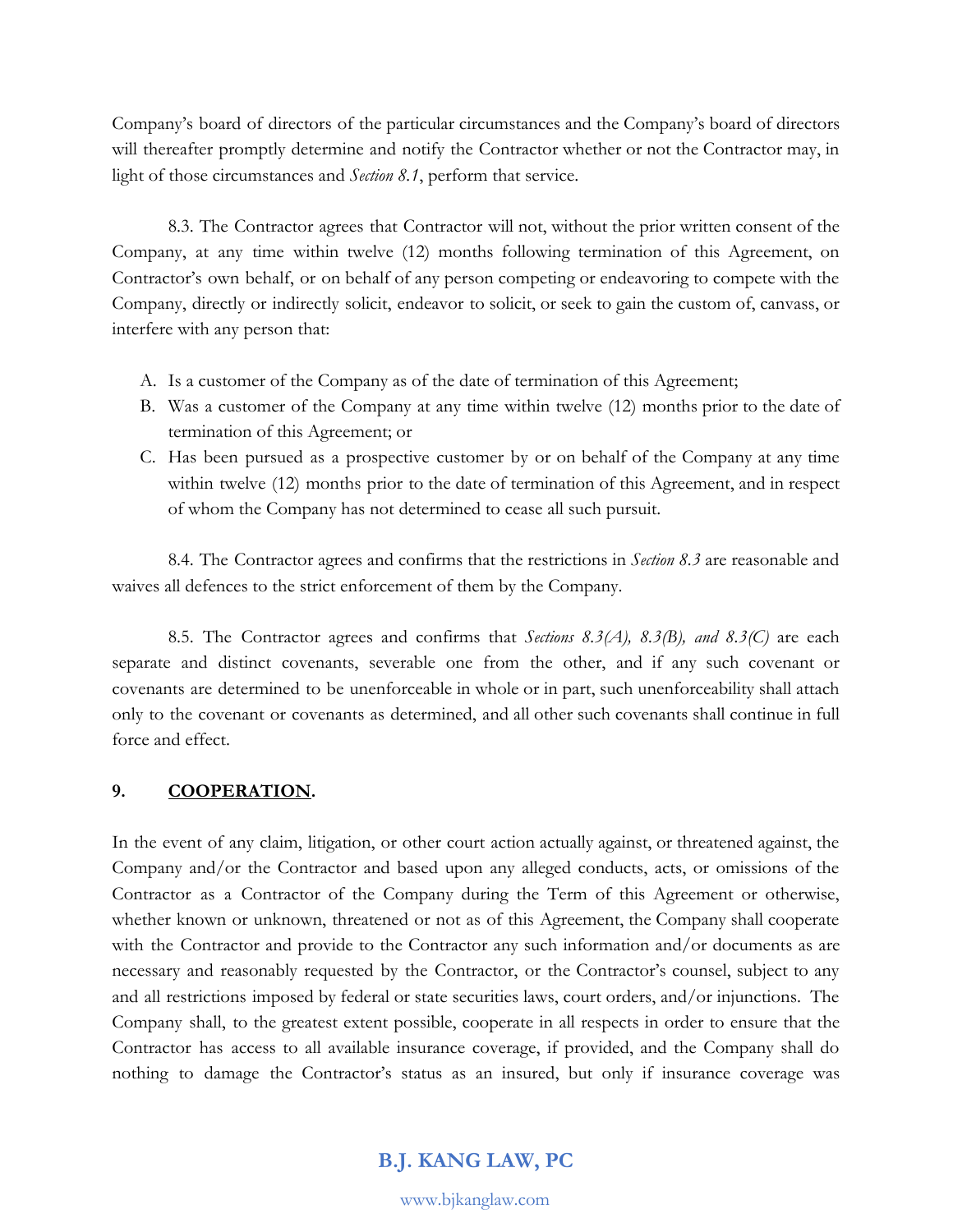provided, and shall provide all necessary information for the Contractor to make, or tender, any claim under such applicable coverage if in existence for the Contractor.

### **10. REMEDIES, ARBITRATION, AND VENUE. 4**

Any dispute, controversy, or claim arising out of, or related to, this Agreement, or any breach of this Agreement, shall be submitted to, and decided by, binding arbitration. Arbitration shall be administered exclusively by the American Arbitration Association's regional office, located in Los Angeles, California, and shall be conducted consistent with the rules, regulations, and requirements thereof (as well as any rules and/or requirements imposed by California State law). Any arbitration award and determination shall be final and binding upon the parties.

### **11. NOTICES.**

Notices, as well as all other communications provided for in this Agreement, shall be in writing and shall be delivered, personally or via registered or certified mail, return receipt requested, postage prepaid, to the parties at the addresses as set forth below (or, such other addresses as specified by the parties by notice in accordance with this *Section 11*):

> **If to Company:** \_\_\_\_\_\_\_\_\_\_\_\_\_\_\_\_\_\_\_\_\_\_\_\_\_\_\_\_\_\_\_\_\_\_\_\_\_\_\_\_\_ \_\_\_\_\_\_\_\_\_\_\_\_\_\_\_\_\_\_\_\_\_\_\_\_\_\_\_\_\_\_\_\_\_\_\_\_\_\_\_\_\_ \_\_\_\_\_\_\_\_\_\_\_\_\_\_\_\_\_\_\_\_\_\_\_\_\_\_\_\_\_\_\_\_\_\_\_\_\_\_\_\_\_ **If to Contractor:** \_\_\_\_\_\_\_\_\_\_\_\_\_\_\_\_\_\_\_\_\_\_\_\_\_\_\_\_\_\_\_\_\_\_\_\_\_\_\_\_\_ \_\_\_\_\_\_\_\_\_\_\_\_\_\_\_\_\_\_\_\_\_\_\_\_\_\_\_\_\_\_\_\_\_\_\_\_\_\_\_\_\_ \_\_\_\_\_\_\_\_\_\_\_\_\_\_\_\_\_\_\_\_\_\_\_\_\_\_\_\_\_\_\_\_\_\_\_\_\_\_\_\_\_

### **12. OWNERSHIP OF WORK.**

12.1. The Contractor hereby assigns to the Company the Contractor's entire right, title and interest in and to all discoveries and improvements, patentable or otherwise, trade secrets and ideas, writings and copyrightable material, which may be conceived by the Contractor or developed or acquired by her during the Term of this Agreement, which may pertain directly or indirectly to the business of the Company or any of its subsidiaries, parent company, or affiliates (the "**Work Product**"). The Contractor agrees to disclose fully all such developments to the Company upon the request of the board of directors of the Company, its Chief Executive Officer, or its Chief Financial

## **B.J. KANG LAW, PC**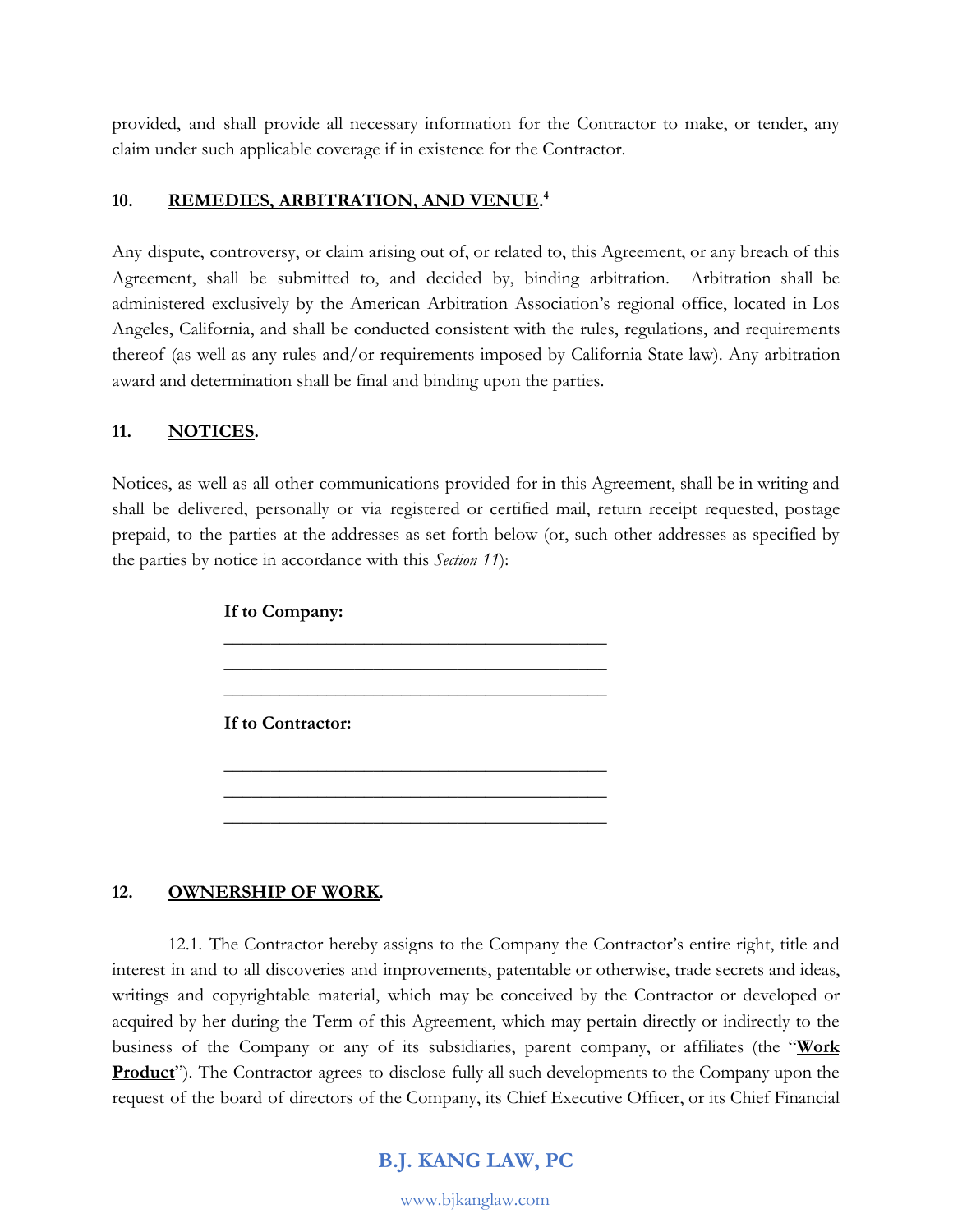Officer, which disclosure shall be made in writing promptly following any such request. The Contractor shall, upon the request of the Company, its Chief Executive Officer, or its Chief Financial Officer, execute, acknowledge and deliver to the Company all instruments and do all other acts which are necessary or desirable to enable the Company or any of its subsidiaries to file and prosecute applications for, and to acquire, maintain and enforce, all patents, trademarks and copyrights in all countries in connection with any component of the Work Product.

12.2. The Contractor agrees to assign, on an ongoing basis throughout the Term of the Agreement, exclusively to the Company in perpetuity, all right, title and interest of any kind whatsoever, in and to the Work Product, including any and all copyrights thereto (and the exclusive right to register copyrights). Accordingly, all rights in and to the Work Product, including any materials derived therefrom or based thereon and regardless of whether any such Work Product is actually used by the Company, shall from its creation be owned exclusively by the Company, and the Contractor will not have or claim to have any rights of any kind whatsoever in such Work Product. Without limiting the generality of the foregoing, Contractor will not make any use of any of the Work Product in any manner whatsoever without the Company's prior written consent, which may be withheld at the sole discretion of the Company.

#### **13. NON-DISPARAGEMENT.**

The Contractor and the Company mutually agree to forebear from making, causing to be made, publishing, ratifying, or endorsing any and all disparaging remarks, derogatory statements, or comments made to any party, whatsoever, with respect to either the Contractor or the Company. The parties hereto specifically agree to forbear from making any public or non-confidential statement with respect to any claim or complaint, against either party, without the express written mutual consent of each Contractor and the Company, which must be obtained in advance prior to giving or making any such statement.

### **14. GENERAL.**

14.1. Entire Agreement. This Agreement constitutes the entire Agreement between the parties with respect to all matters herein, and there are no other agreements in connection with this subject matter except as specifically set forth or referred to in this Agreement. This Agreement supersedes any and all prior agreements and understandings relating to the subject matter. Both parties acknowledge that neither of the parties has been induced to enter into this Agreement by any representation or writing not incorporated into this Agreement.

14.2. Governing Law. This Agreement will in all respects be governed exclusively by and construed in accordance with the laws of the State of California.

# **B.J. KANG LAW, PC**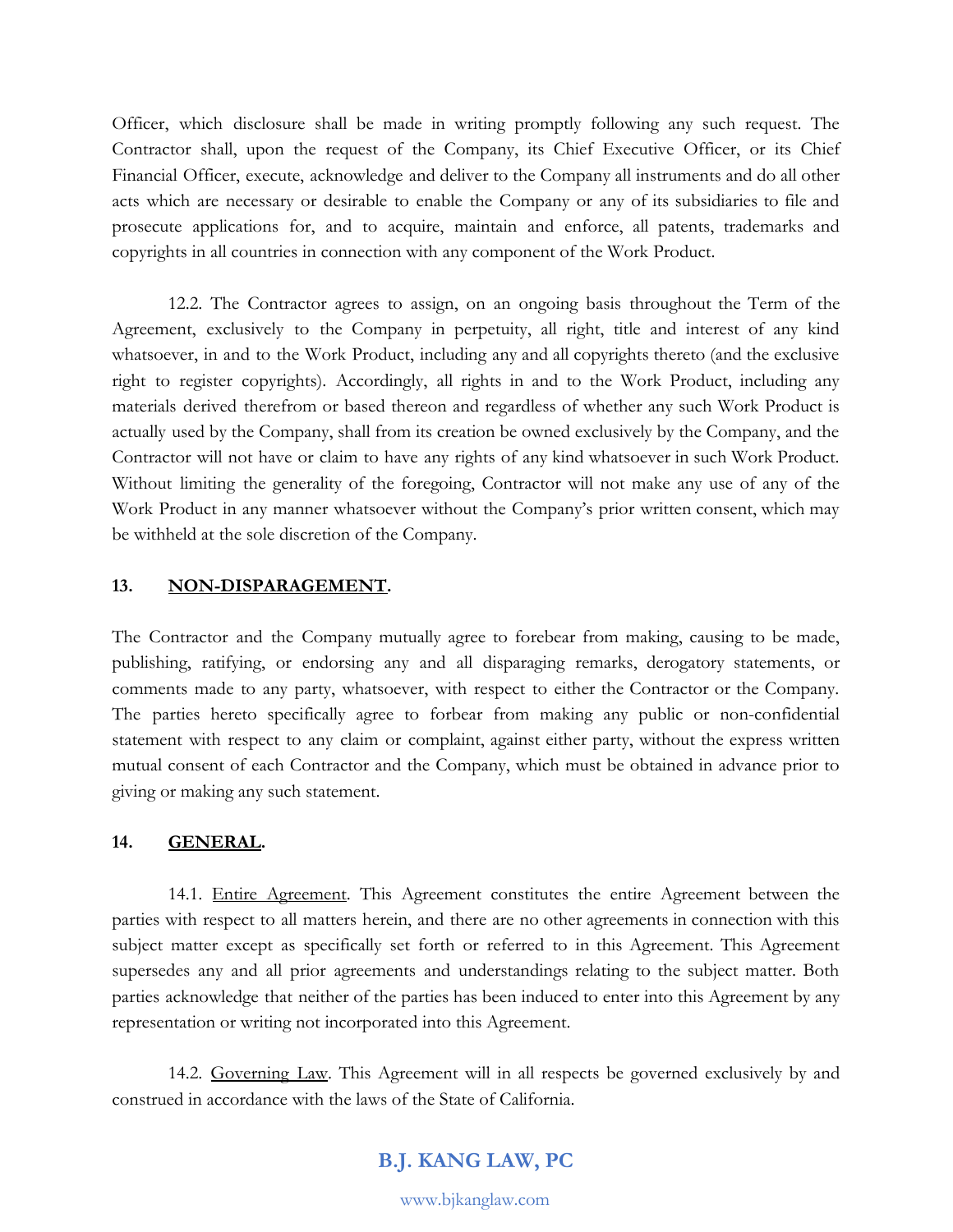14.3. Amendments. This Agreement may only be amended if such amendment is confirmed in writing by both parties.

14.4. Counterparts. This Agreement may be executed in any number of counterparts with the same effect as if all parties hereto had all signed the same document. All counterparts shall be construed together and shall constitute one and the same original document. Each party may deliver a counterpart signature page by facsimile transmission.

14.5. Severability. If any portion of this Agreement is declared invalid or unenforceable, in whole or in part, it shall not be deemed to affect or impair the validity or enforceability of any other covenant or provisions herein, and such unenforceable portion shall be severed from the remainder of the Agreement.

14.6. Waivers. A waiver of any default, breach, or non-compliance under this Agreement is not effective unless in writing and signed by the party to be bound by the waiver. No waiver will be inferred from or implied by any failure to act or delay in acting by a party in respect of any default, breach or non-observance or by anything done or omitted to be done by the other party. Any waiver by a party of any default, breach or non-compliance under this Agreement will not operate as a waiver of that party's right under this Agreement in respect of any continuing or subsequent default, breach or non-observance.

14.7. Headings. The headings used in this Agreement are for the convenience of reference only and do not form part of or affect the interpretation of this Agreement.

14.8. Further Assurances. The parties agree to do all such other things and to take all such other actions as may be necessary or desirable to give full effect to the terms of this Agreement.

14.9. Number and Gender. Unless the context requires otherwise, words importing the singular include the plural and vice versa and words importing gender include all genders.

14.10. "Person". In this Agreement, the term "person" is to be broadly interpreted and includes an individual, a corporation, a partnership, a trust, an unincorporated organization, the government of a country or any political subdivision thereof, or any agency or department of any such government, and the executors, administrators or other legal representatives of an individual in such capacity;

## **B.J. KANG LAW, PC**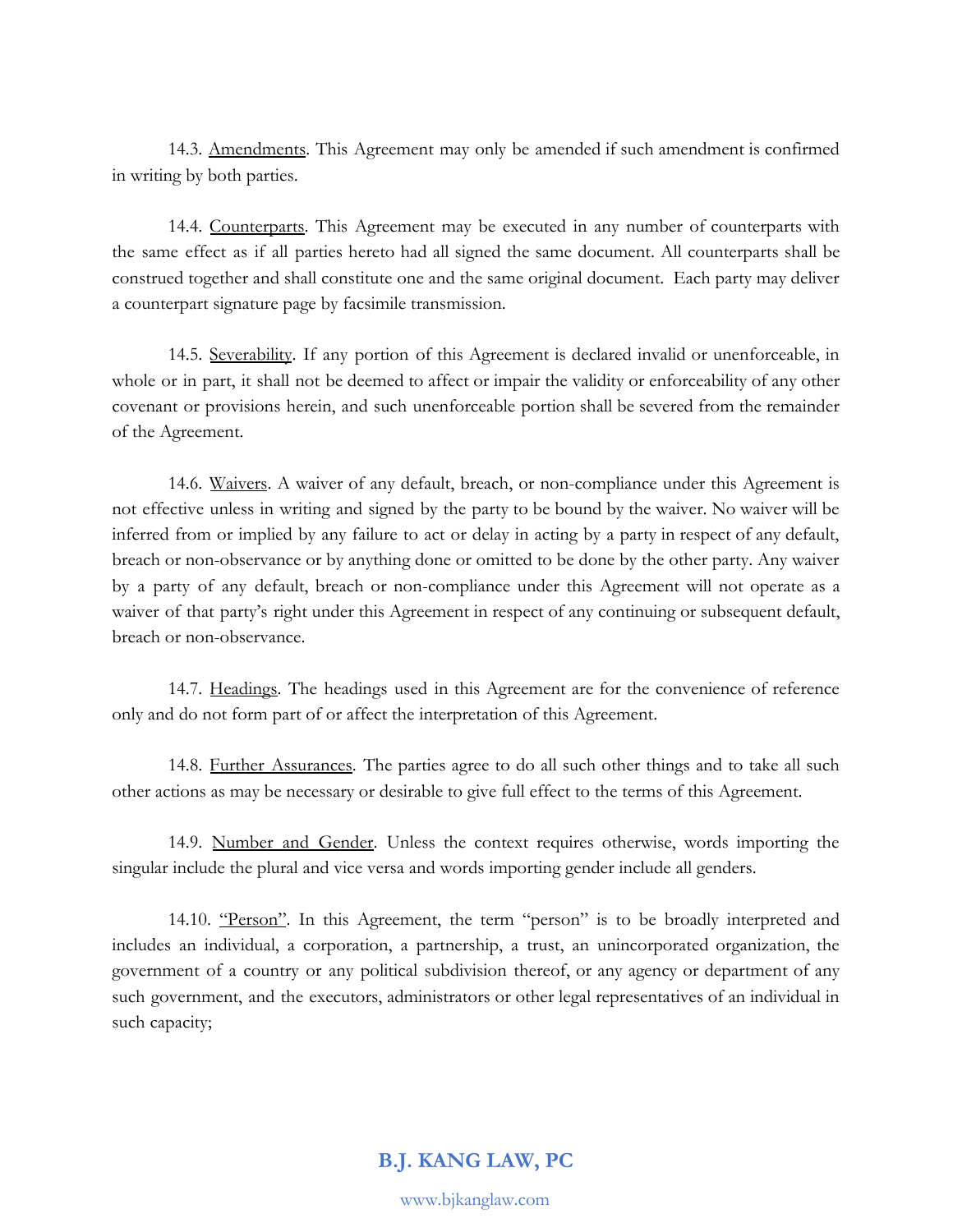14.11. Statute. Any reference to a statute in this Agreement, whether or not that statute has been defined or cited, includes all regulations made under it, any amendments made to it and in force, and any statute passed in replacement of or in substitution for it.

**IN WITNESS WHEREOF**, the parties hereto have executed this Agreement as of the Effective Date written above.

 **[COMPANY NAME]\_\_\_\_\_ [CONTRACTOR NAME]\_\_\_\_\_**

| /s/   |  |  |
|-------|--|--|
| Name: |  |  |
| Date: |  |  |

**/s/\_\_\_\_\_\_\_\_\_\_\_\_\_\_\_\_\_\_\_\_\_\_\_\_\_\_\_\_ /s/\_\_\_\_\_\_\_\_\_\_\_\_\_\_\_\_\_\_\_\_\_\_\_\_\_\_\_\_** Name: **\_\_\_\_\_\_\_\_\_\_\_\_\_\_\_\_\_\_\_\_\_\_\_\_\_** Name: **\_\_\_\_\_\_\_\_\_\_\_\_\_\_\_\_\_\_\_\_\_\_\_\_\_** Date: **\_\_\_\_\_\_\_\_\_\_\_\_\_\_\_\_\_\_\_\_\_\_\_\_\_\_** Date: **\_\_\_\_\_\_\_\_\_\_\_\_\_\_\_\_\_\_\_\_\_\_\_\_\_\_**

*[REMAINDER INTENTIONALLY LEFT BLANK]*

**B.J. KANG LAW, PC**